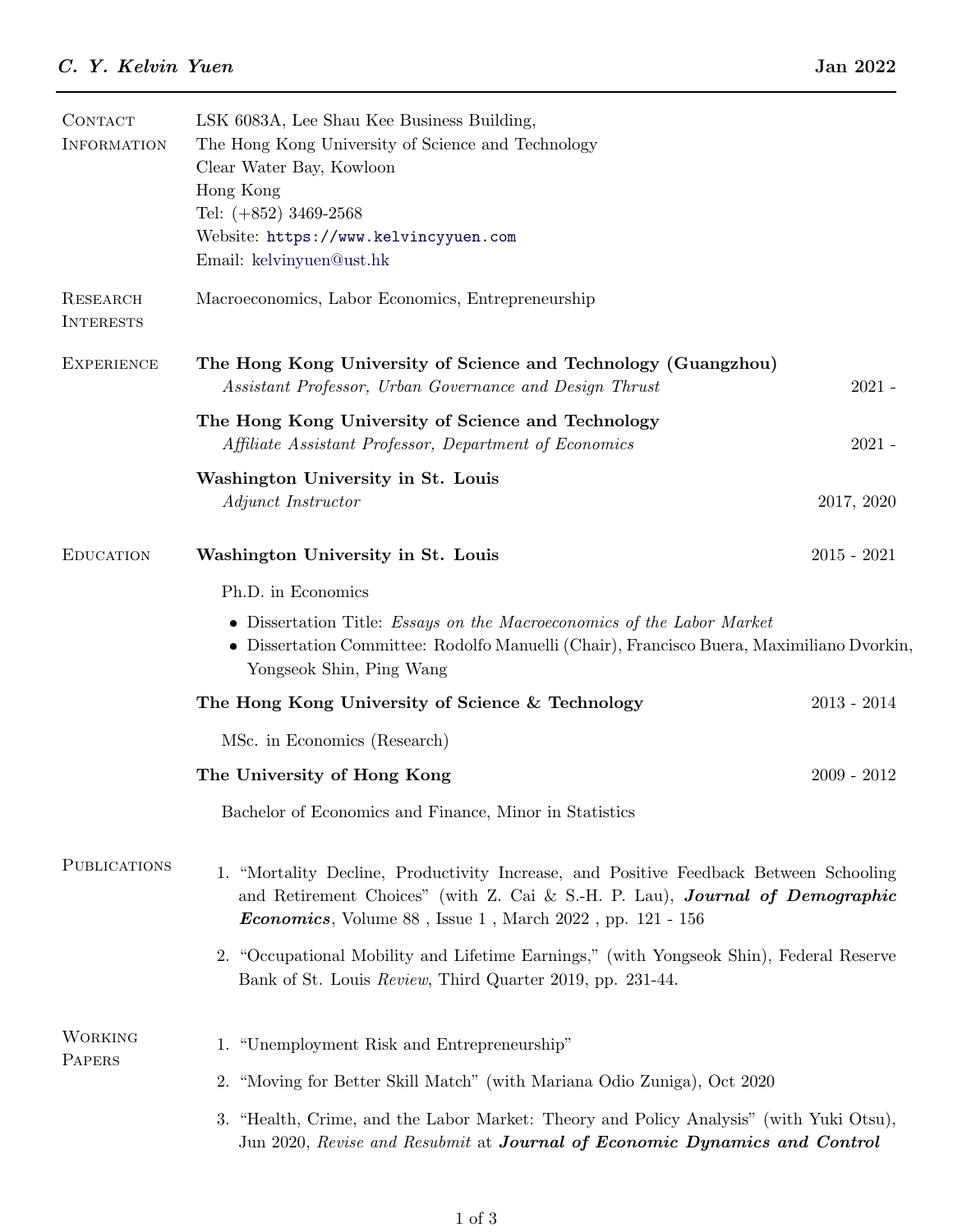|                              | 4. "Minimum Wage in a Multi-Tier Search and Wage-Posting Model with Cross-Market<br>Substitutions" (with Ping Wang), Oct 2019, NBER Working Paper No. 26378                                                                           |                                        |
|------------------------------|---------------------------------------------------------------------------------------------------------------------------------------------------------------------------------------------------------------------------------------|----------------------------------------|
|                              | 5. "Inefficient Unemployment and Bargaining Friction", Oct 2019, Revise and Resubmit at<br><b>Review of Economic Dynamics</b>                                                                                                         |                                        |
| SELECTED WORK<br>IN PROGRESS | 1. "Search after the Pandemic" (with Ping Wang)                                                                                                                                                                                       |                                        |
| <b>TEACHING</b>              | The Hong Kong University of Science and Technology<br>ECON2123: Macroeconomics (Fall 2021)<br>UGOD5020: Quantitative Social Science (Spring 2022)                                                                                     |                                        |
|                              | Washington University in St. Louis<br>Econ1021: Introduction to Macroeconomics (Summer 2017, 2020)                                                                                                                                    |                                        |
| AWARDS AND<br><b>GRANTS</b>  | Research grants<br>• Foreign Expert Project Fund, China                                                                                                                                                                               | $2021 - 2022$                          |
|                              | Awards<br>Washington University in St. Louis<br>• Dissertation Fellowship<br>• The Charles Leven Memorial Prize (best research paper)<br>• The Jim S. and Lisa Y.C. Li Corporate Governance Scholarship<br>$(best \ coursework)$      | $2019 - 2020$<br>2018<br>$2016 - 2018$ |
|                              | The Hong Kong University of Science and Technology<br>• MSc Scholarship (ranked 2nd in class)<br>$\bullet$ Beta Gamma Sigma                                                                                                           | 2014<br>2014                           |
|                              | The University of Hong Kong<br>$\bullet$ HKU Worldwide Exchange Scholarship<br>Dean's Honours List, FBE                                                                                                                               | 2011<br>$2009 - 2011$                  |
| PRESENTATIONS 2021:          | • Royal Economic Society Annual Conference 2021<br>• 2021 Annual Society for the Advancement of Economic Theory Conference<br>• 2021 China Meeting of the Econometric Society<br>• 2021 Australian Meeting of the Econometric Society |                                        |
|                              | 2020:<br>• European Winter Meetings of the Econometric Society, Virtual<br>• WUSTL Economics Graduate Student Conference<br>• European Economic Association Annual Congress 2020, Virtual                                             |                                        |
|                              | 2019:<br>• Spring 2019 Midwest Macroeconomics Meetings, Athens, GA<br>• 2019 Econometric Society European Meeting, Manchester, UK                                                                                                     |                                        |
|                              |                                                                                                                                                                                                                                       |                                        |